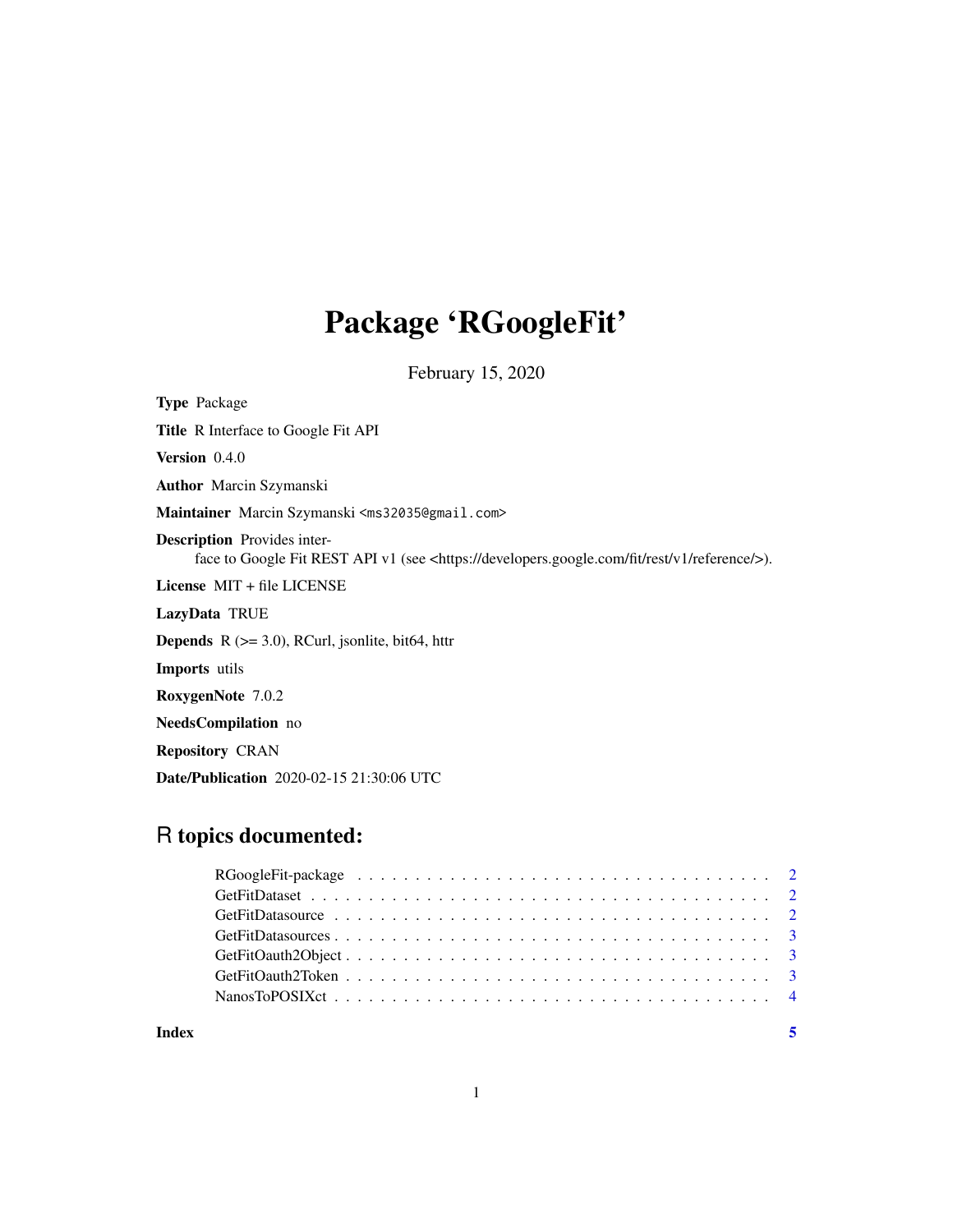<span id="page-1-0"></span>RGoogleFit-package *R Interface To Google Fit API*

#### Description

Provides interface to Google Fit REST API v1 (see <https://developers.google.com/fit/rest/v1/reference/>). Sources available at https://github.com/ms32035/RGoogleFit

GetFitDataset *GetFitDataset*

#### Description

Retrieves a dataset for a given datasource and time range defined by startTime and endTime. Refer to <https://developers.google.com/fit/rest/v1/datasets> for full documentation.

#### Usage

GetFitDataset(token, datasource, startTime, endTime)

#### Arguments

| token      | - OAuth 2.0 access token                            |
|------------|-----------------------------------------------------|
| datasource | - Data Stream ID                                    |
| startTime  | - Start time for dataset. Date datatype is required |
| endTime    | - End time for dataset. Date datatype is required   |

GetFitDatasource *GetFitDatasource*

#### Description

Returns a list with datasource attributes. Refer to [https://developers.google.com/fit/rest/](https://developers.google.com/fit/rest/v1/data-types) [v1/data-types](https://developers.google.com/fit/rest/v1/data-types) for full documentation.

#### Usage

GetFitDatasource(token, datasource)

#### Arguments

token - OAuth 2.0 access token datasource - Data Stream ID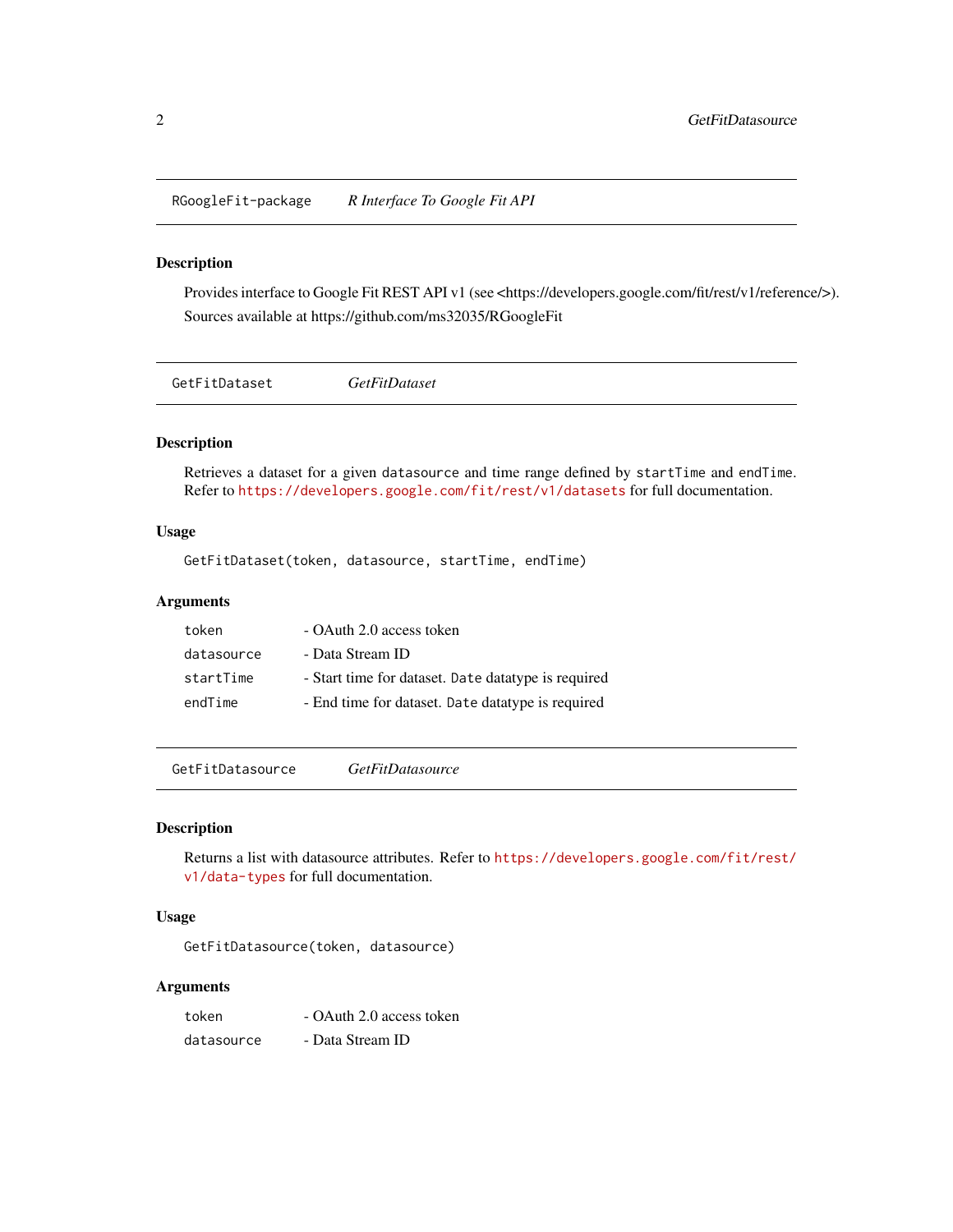#### <span id="page-2-0"></span>Description

GetFitDatasources returns a dataframe with user's datasources.

#### Usage

```
GetFitDatasources(token)
```
#### Arguments

token - OAuth 2.0 access token

GetFitOauth2Object *GetFitOauth2Object*

#### Description

Returns the whole Oauth2 object. Useful for debugging purposes.

#### Usage

GetFitOauth2Object()

GetFitOauth2Token *GetFitOauth2Token*

#### Description

Retrieves or refreshes an OAuth2 token. Two options must be set:

- RGoogleFit.client\_id
- RGoogleFit.client\_secret

#### Usage

GetFitOauth2Token()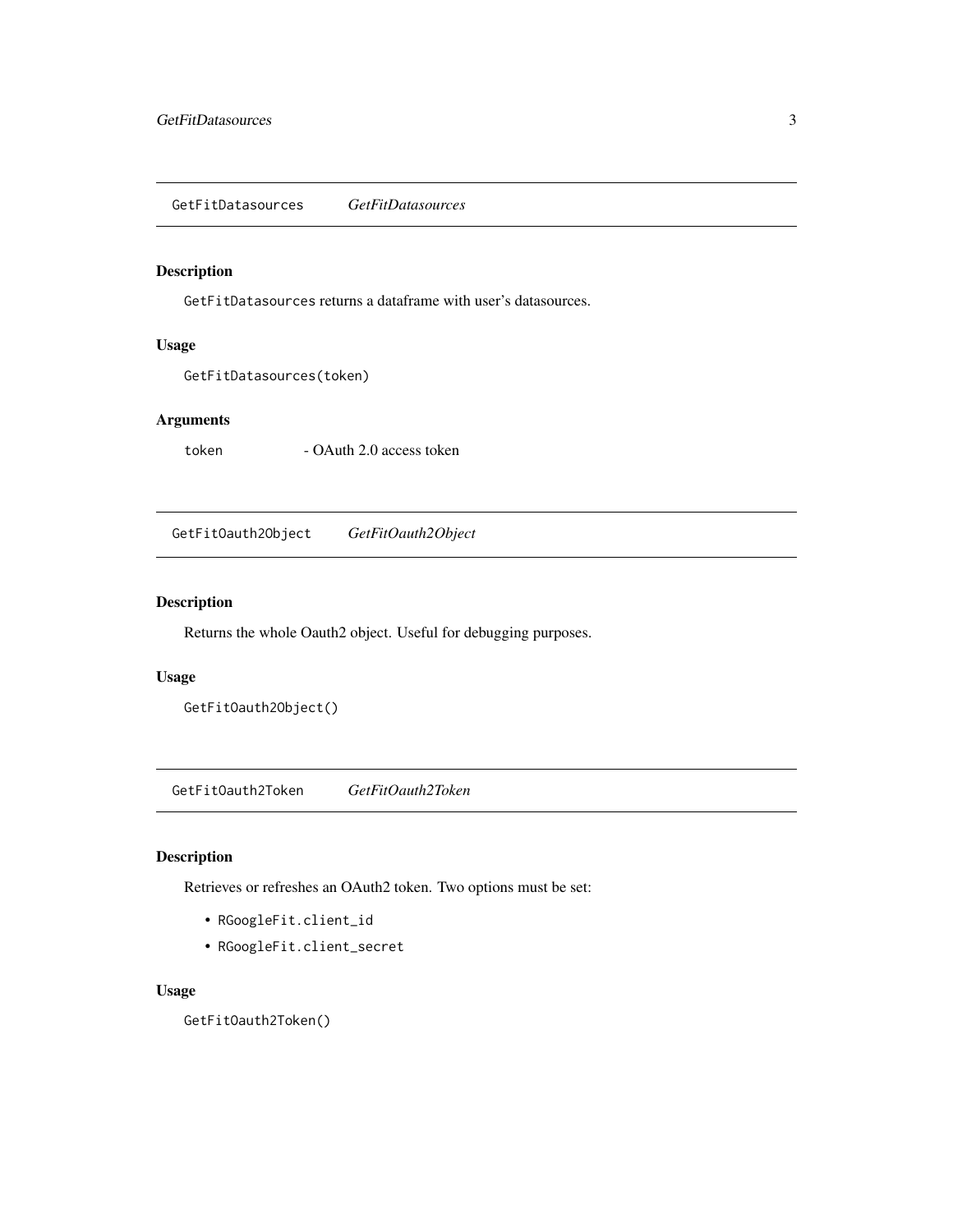<span id="page-3-0"></span>NanosToPOSIXct *NanosToPOSIXct*

#### Description

Converts nanoseconds from epoch (as provided by Google Fit) to POSIXct

#### Usage

NanosToPOSIXct(nanos)

#### Arguments

nanos - Nanoseconds from epoch

#### Examples

NanosToPOSIXct(1388534400000000000)